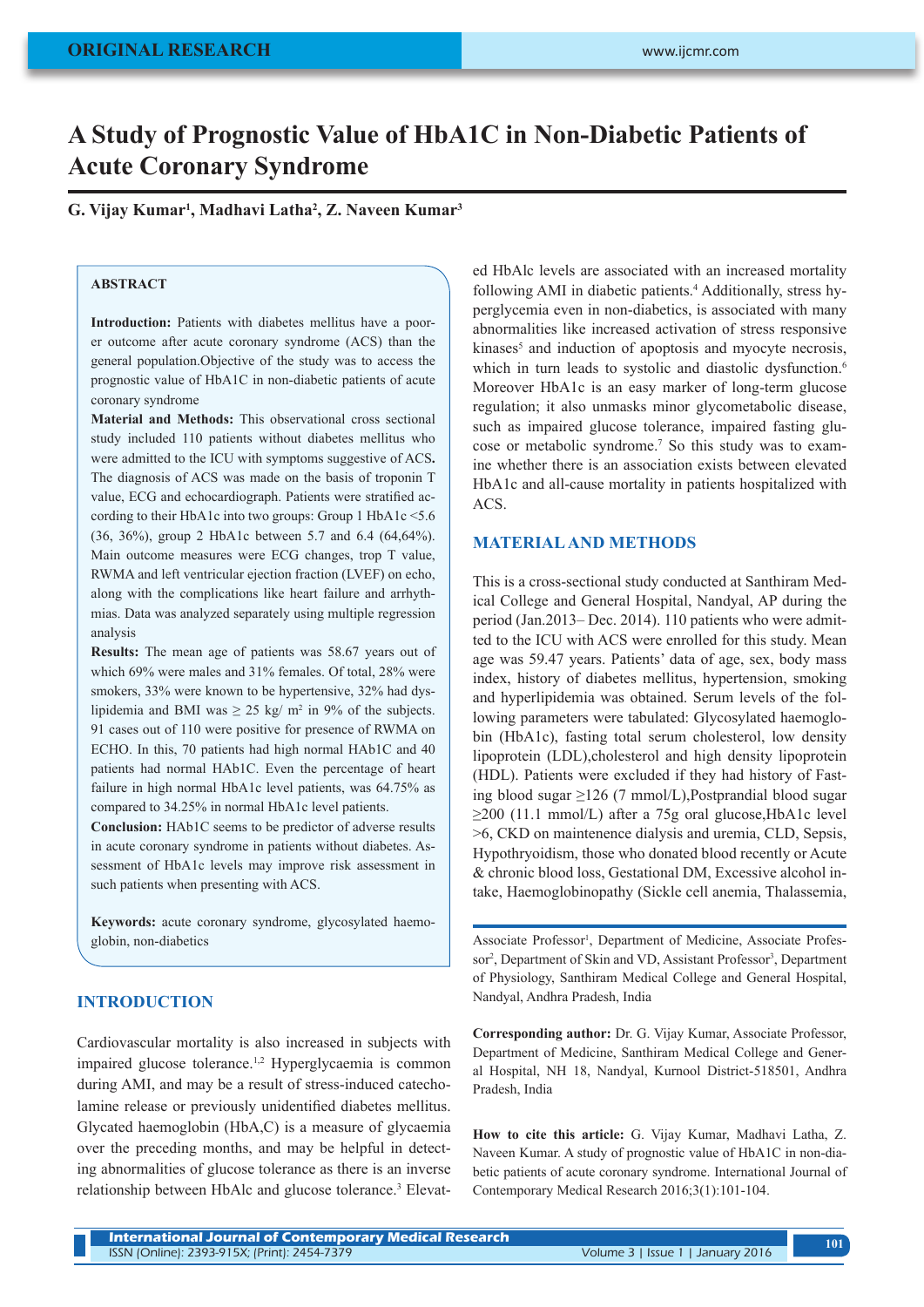G-6 PD deficiency), Treatment of anemia with iron or erythropoietin, Autoimmune hemolytic anemia. Patients were stratified according to their HbA1c level into two groups; group 1:  $\leq$ 5.6(n = 36) and group 2: 5.7-6.4 (n=64).

Left Ventricular Ejection Fraction was measured by Simpson's method using 2-dimentional echocardiography. BMI was measured as weight (kg)/ height (m2) and obesity was defined as  $\text{BMI} \geq 30 \text{kg/m}^2$ .

# **STATISTICAL ANALYSIS**

By using *SPSS* software version 15 all data of different variables were entered and analyzed with appropriate statistical tests.

*Chi*-square(*X2* ) was used for categorical variables, *student's (t)* test for continuous

variables and to compare means. Bivariate *Pearson's correlation coefficient* was calculated to evaluate the associations among different variables. Partial correlation regression and multivariate analysis were used to determine the association between HbA1C levels and Ejection fraction with control on other variables. Level of significance (p-value) was set at P  $≤ 0.05.$ 

| <b>Variable</b> | No of patients                                | <b>Percents</b> |  |
|-----------------|-----------------------------------------------|-----------------|--|
| Gender          |                                               |                 |  |
| Male            | 69                                            | 61%             |  |
| Female          | 41                                            | 31%             |  |
| BMI             |                                               |                 |  |
| <25             | 91                                            | 91%             |  |
| $>25$           | 19                                            | 9%              |  |
| Smoking         |                                               |                 |  |
| Smoker          | 28                                            | 28%             |  |
| Non smoker      | 82                                            | 78%             |  |
| Hypertention    |                                               |                 |  |
| Yes             | 38                                            | 33%             |  |
| No              | 72                                            | 67%             |  |
| <b>HDL</b>      |                                               |                 |  |
| Normal          | 80                                            | 71%             |  |
| Low             | 30                                            | 29%             |  |
| <b>LDL</b>      |                                               |                 |  |
| Normal          | 72                                            | 68%             |  |
| High            | 38                                            | 32%             |  |
| Cholesterol     |                                               |                 |  |
| Normal          | 78                                            | 68%             |  |
| High            | 32                                            | 32%             |  |
|                 | Table-1: Baseline characteristics of patients |                 |  |

## **RESULTS**

In this study 110 ACS patients were enrolled with mean age of 58.67 years. The number of male patients was 69 as compared to 31 females with a sex ratio of approx 2:1. Most of the patients were in the age group of 40 to 60 years (table 1). In our study 70 out of 110 patient were of high normal HbA1c, and 40 belonged to normal HbA1c. The mean value of HbA1c in patients with normal HbA1c was 5.3± 0.14 and in patients with high normal HbA1c were  $6.10 \pm 0.16$  (table 2). There were 76.57%(49 out of 70 patients) cases of ST segment elevation MI in high normal HbA1c level patients as compared to 69.45%(25 out of 36 patients) in normal HbA1c level patients.

In all 110 patients, Trop T values were estimated. Patients with high normal HbA1c levels had mean Trop T value 2179.3±252.1 as compared to patients with normal HbA1c level with mean Trop T value 1915.9±244.7 with p value <0.0001 which is statistically significant, which means these two groups are significantly different. In our study, 91 cases out of 110 were positive for presence of RWMA on ECHO. Out of these, 64(66.66%) patients had high normal HAb1C and 27(33.33%) patients had normal HAb1C. In all 110 patients, LVEF was estimated by ECHO and mean LVEF was 42.64%. Patients with high normal HbA1c level had lower LVEF with mean EF of  $38.22 \pm 11.54$  as compared to patients with normal HbA1c level with mean  $47.64 \pm 8.32$  with p value <0.0001.

Patients were assessed clinically for signs of heart failure and were then grouped according to their HbA1c levels. It was found that the percentage of heart failure in high normal HbA1c level patients were 68.75% (11 out of 16 patients) as compared to 31.25%(5 out of 16 patients) in normal HbA1c level patients. Electrocardiogram was obtained in all the patients included in this study and the patients were divided on basis of arrhythmia on presentation. The percentage of arrhythmia in high normal HbA1c level patients was 69.23% (9 out of 13 patients) as compared to 30.77% ( 5 out of 13 patients) in normal HbA1c level.

## **DISCUSSION**

The objective of this study is to access the prognostic value of HbA1c in non diabetic patients presenting with Acute coronary syndrome. 100 patients (diagnosed as per clinical symptoms, ECG changes, Trop T values), who were above

| Age Group                                                        | Male                |                    | Female       |                    | Total        |                    |  |
|------------------------------------------------------------------|---------------------|--------------------|--------------|--------------------|--------------|--------------------|--|
|                                                                  | <b>Normal HbA1c</b> | <b>High Normal</b> | Normal HbA1c | <b>High Normal</b> | Normal HbA1c | <b>High Normal</b> |  |
|                                                                  |                     | HbA1c              |              | HbA1c              |              | HbA1c              |  |
| Below 40                                                         |                     |                    |              |                    |              |                    |  |
| $41$ to 60                                                       |                     | 20                 |              |                    |              |                    |  |
| Above 60                                                         |                     |                    |              |                    | 20           |                    |  |
| Total                                                            | 30                  | 39                 |              | 30                 | 40           | 70                 |  |
| <b>Table-2:</b> Patients in relation to age, sex and hbalc level |                     |                    |              |                    |              |                    |  |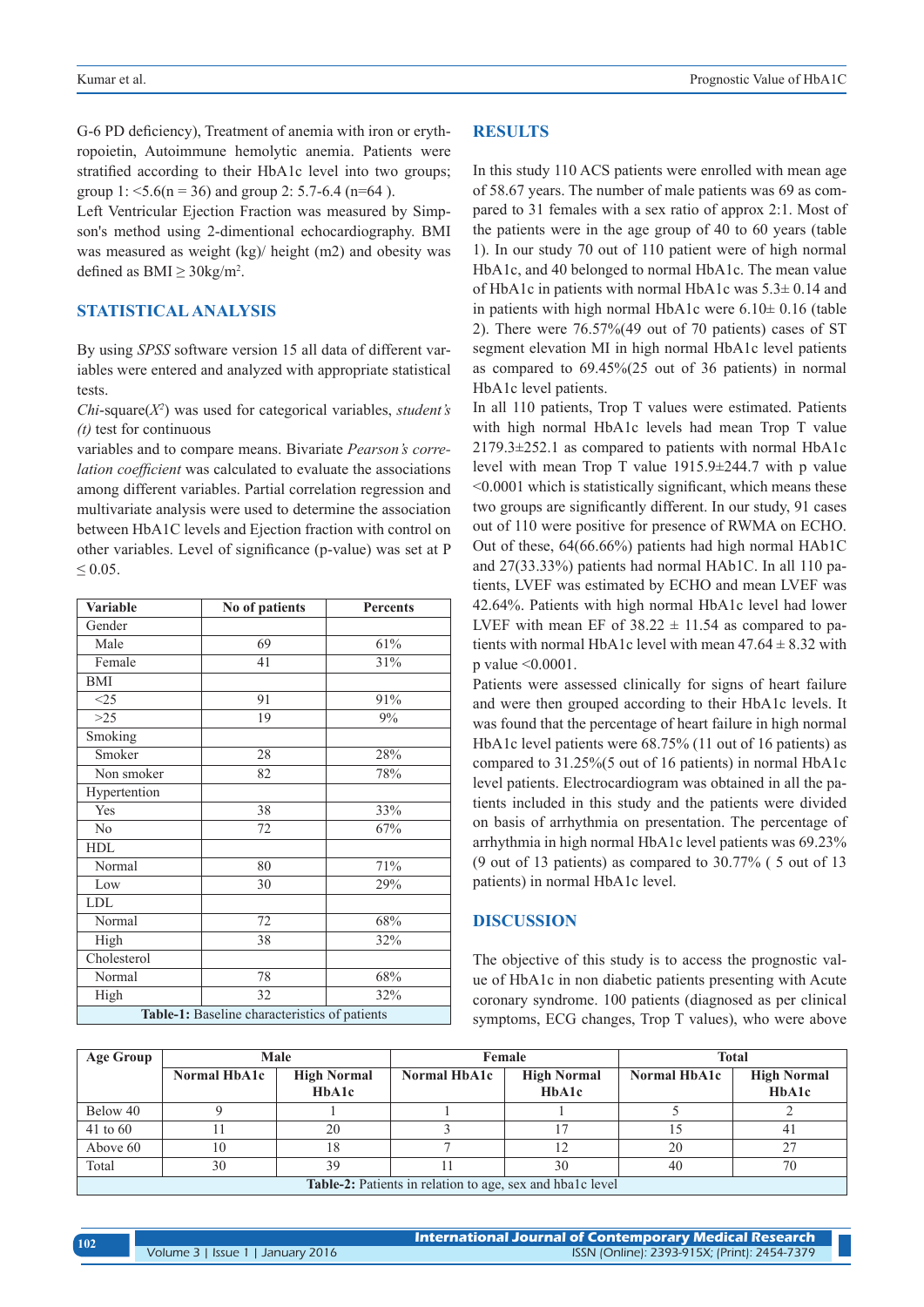30 years of age and gave consent, were enrolled in this study. Different metabolic parameters, ECG, Echo criteria were evaluated in them. The results were analyzed in terms of demographic profile (age and sex), metabolic parameters ( blood sugar- both fasting and postprandial, HbA1c, lipid profile, Trop T, BMI), ECG and Echo criteria, severity (Trop T quantitative levels, EF, RWMA, ECG) and complications (LVF, arrhythmia). In the current study we found a relation between HbA1c and poor outcome among patients of ACS without known diabetes. Elevated HbA1c level was a strong and independent predictor of severity and complication in ACS patients even in non- diabetics. Selvin E, et al. and Khaw KT, et al. showed that an elevated HbA1c is associated with increased cardiovascular risk in patients with and without diabetes.<sup>7,17</sup> Malmberg *et al.* found an association between elevated HbA1c and mortality after myocardial infarction, relative risk  $(95\% \text{ CI}) 1.07 (1.01-1.21)^{\circ}$ ; however, Timmer *et al.* and Cao *et al.* did not confirm this, [1.63 (0.99- 2.79] and 1.08 (0.31-3.23)], respectively.<sup>10,11</sup> Increasing HbA1c levels were clearly associated with adverse baseline characteristics such as a higher cardiovascular risk profile, explaining in part the poorer outcome of ACS. In a systematic review of 15 studies (1966–1998) on AMI, the association of hyperglycaemia with increased in-hospital mortality was stronger in non-diabetic patients than in diabetic patients.<sup>12</sup> In a study conducted in Asian Indians with normal glucose tolerance (NGT), a strong correlation of HbA1c and cardiovascular risk factors was found. NGT subjects with three or more metabolic abnormalities had the highest HbA1c levels and an HbA1c cut off point of  $\geq 6.5\%$  was found to have the highest accuracy in predicting both metabolic syndrome and coronary artery disease.13 Elevated glucose is not only a feature of glucose dysregulation, but also of stress and a more high-risk patient population. Stress hyperglycemia is a common occurrence in patients admitted to the intensive care units with acute coronary syndrome. Hence, elevated HbA1c levels can be predictive for cardiovascular disease and mortality in patients without diabetes mellitus, regardless of fasting glucose levels, a finding that was suggested in a recent cohort study.14 In addition to the effect of associated insulin resistance, excess glucose may be directly detrimental during ACS, offering a target for treatment. The molecular mechanisms for this adverse effect include the promotion of oxidative stress, non-enzymatic glycation of platelet glycoproteins with abrupt changes in aggregability, amplification of inflammation, and suppression of immunity.15 In fact, some studies have shown even higher cardiovascular mortality and morbidity in patients with hyperglycemia in previously undiagnosed diabetes than in patients with known diabetes or normoglycemic subjects.16 It has been shown that higher HbA1c is associated with a larger infarct size, a lower ventricular function and a higher Killip class.15 In addition, part of the association between longterm abnormalities in glucose control and outcome is due to the same complex mechanisms responsible for the adverse association between

overt diabetes mellitus and cardiovascular outcome.

 In our study 76 out of 100 patients had ST segment elevation on ECG**.** Among these 76 patients, who had ST segment elevation on ECG, 49 patients belonged to high normal HbA1c group and 27 patients to normal HbA1c group. 24 patients showed no ST segment elevation on ECG, of these patients, 15 were in high normal HbA1c group and 9 were in normal HbA1c group. Hence, we found that the ST segment elevated ACS is more common in high normal HbA1c group as compared to normal HbA1c group.

Also, we found that most of the patients with high normal HbA1c have higher Trop T values as compared to most of the patients with normal HbA1c.

In our study RWMA was assessed by echocardiography**,** which showed 81 patients out of 100 having RWMA. Among these 81 patients, 54(66.66%) belonged to high normal HbA1c group and 27 (33.33%) patients were in normal HbA1c group. 19 patients out of 100 had no RWMA, of these 10(52.63%) belonged to high normal HbA1c group and 9 (47.36%) to normal HbA1c group. Thus, RWMA on echocardiography was more common in high normal HbA1c group (66.66%) as compared to normal HbA1c group (33.33%).

In our study, we found that most of the patients having high normal HbA1c had lower LVEF (mean  $38.22\% \pm 11.54$ ) as compared to most of the patients with normal HbA1c,who had higher LVEF (47.64%  $\pm$ 8.32). Heart failure was seen in 16 patients out of 100. 11(68.75%) patients of heart failure were in high normal HbA1c group and 5(31.25%) were in normal HbA1c group. Arrhythmia was present in 13 patients out of 100. 9(69.23%) patients of Arrhythmia were in high normal HbA1c group and 4(30.76%) were in normal HbA1c group

## **CONCLUSION**

This study shows that ACS patients without diabetes mellitus are associated with poorer outcomes if they have higher levels of HbA1c. High normal HbA1c is associated with more complications like LVF and arrhythmia. High normal HbA1c is also associated with more severe ACS in terms of higher levels of Trop T, lower EF, presence of RWMA on ECHO, Presence of ST elevation on ECG as compared to normal HbA1c patients.

# **REFERENCES**

- 1. Abbud Z, Shindler D, Wilson A, Kostis J. Effect of diabetes mellitus on short and long term mortality rates after myocardial infarction of modest extent in patients with diabetes mellitus. Am HeartJ 1984;108:31-7.
- 2. Fuller JH, Shipley MJ, Rose G, Jarrett RJ, Keen H. Coronary heart disease and impaired glucose tolerance. The Whitehall study. Lancet 1980;i: 1373-6.
- 3. Lev-Ran A, Vanderlaan WP. Glycohemoglobins and